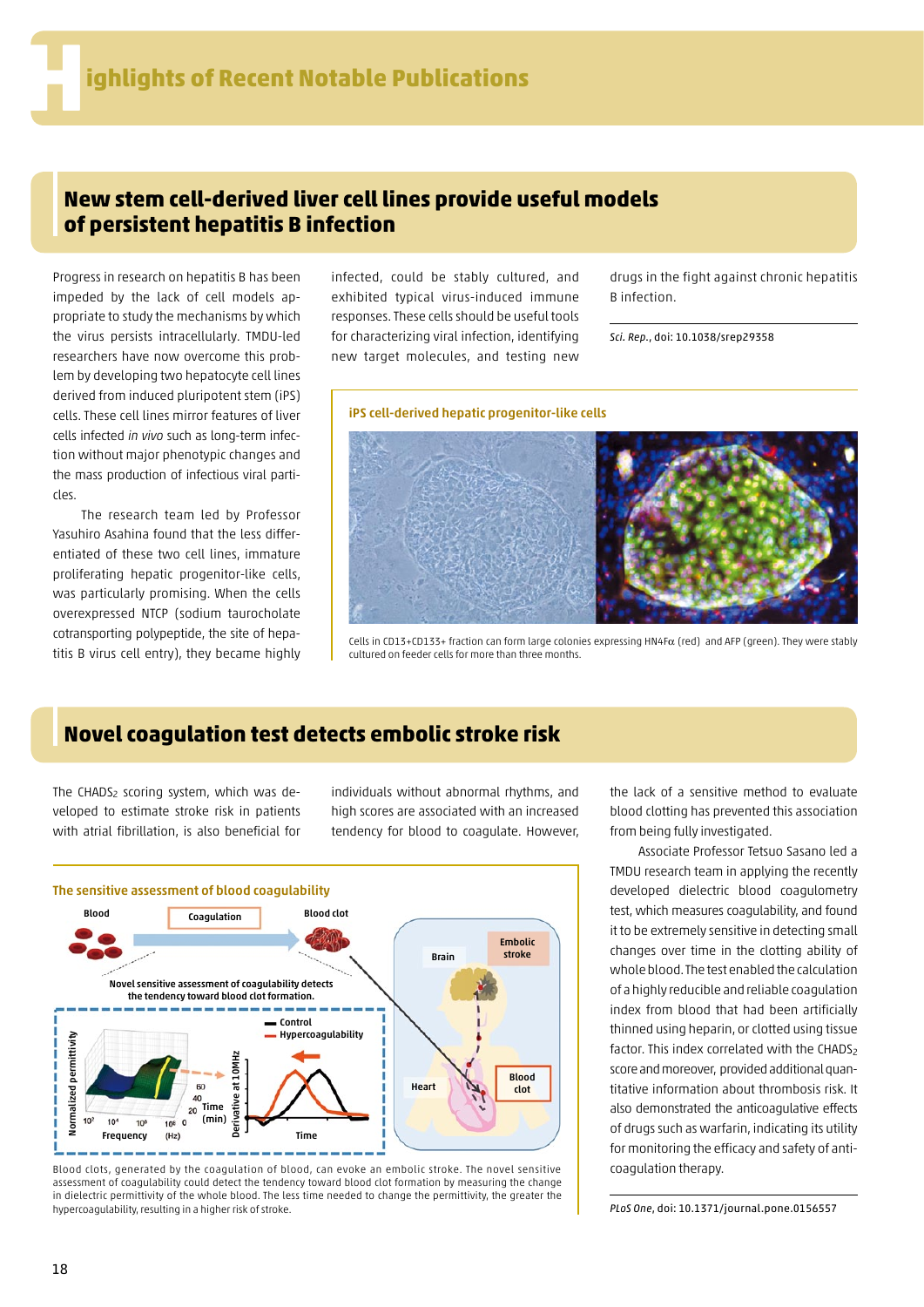#### **Tendon cell transcription factors key to sensing and responding to mechanical forces**

Cells of mammalian tendons respond to environmental physical forces by remodeling their extracellular matrix in order to provide resistance to mechanical stress. The transcription factor Mohawk (*Mkx*) is involved in tendon development, but no *Mkx* upstream regulators have yet been identified, and the molecular mechanisms by which tendon cells receive mechanical signals are unknown.

Professor Hiroshi Asahara and colleagues centered at TMDU led research to show that *Mkx* was stimulated by physical exercise or cellular stretching to regulate downstream genes such as proteoglycans and type I collagens, resulting in increased collagen fiber thickening. The transcription factor GTF2IRD1, a candidate Mkx upstream gene identified by functional screening, is usually expressed in the tendon cell cytoplasm. However, under mechanical stretching, it was found to translocate to the nucleus, where it bound to the

*Mkx* promoter region to induce *Mkx* transcription through histone modification. These findings about the *Mkx* transcriptional network and its role in mechano-sensing have important implications for tendon repair and future uses of Mkx as a therapeutic target for regenerative medicine.

*Mol. Cell. Biol.*, doi: 10.1128/MCB.00950-15



Mechanical signaling by treadmill exercise *in vivo*, or by cellular stretching *in vitro*, induces translocation of GTF2IRD1 to the nucleus to promote *Mkx* expression.

### **Proteasome involvement discovered in initial stage of pancreatic cancer**

The rapid growth of cancer cells is known to require an increased activity and turnover of proteins, in which a protein-degrading component, the proteasome, is involved. However, it has remained unclear whether the proteasome is required only for the maintenance of



A normal pancreas has intrinsically low proteasome activity. Dramatic elevation of proteasome activity is an initial and essential step to forming precancerous lesions, which lead to pancreatic cancer.

existing cancer cells, or also for the emergence of a cancerous lesion. By establishing a transgenic mouse model that was prone to developing pancreatic lesions and expressed a marker for proteasome activity, a team of researchers led by TMDU showed that such activity is indeed essential for the formation of precancerous pancreatic lesions.

Using this mouse model, Professor Shinji Tanaka and colleagues found that an inhibitor of proteasome activity reduced the formation of pancreatic lesions but did not affect ones that already had been formed. Given the high mortality of pancreatic cancer patients because the disease typically is not recognized until at a late stage, the discovery of proteasome involvement during cancer initiation could provide useful markers for earlier diagnosis and improved prognosis of this disease.

*Sci. Rep*., doi: 10.1038/srep27044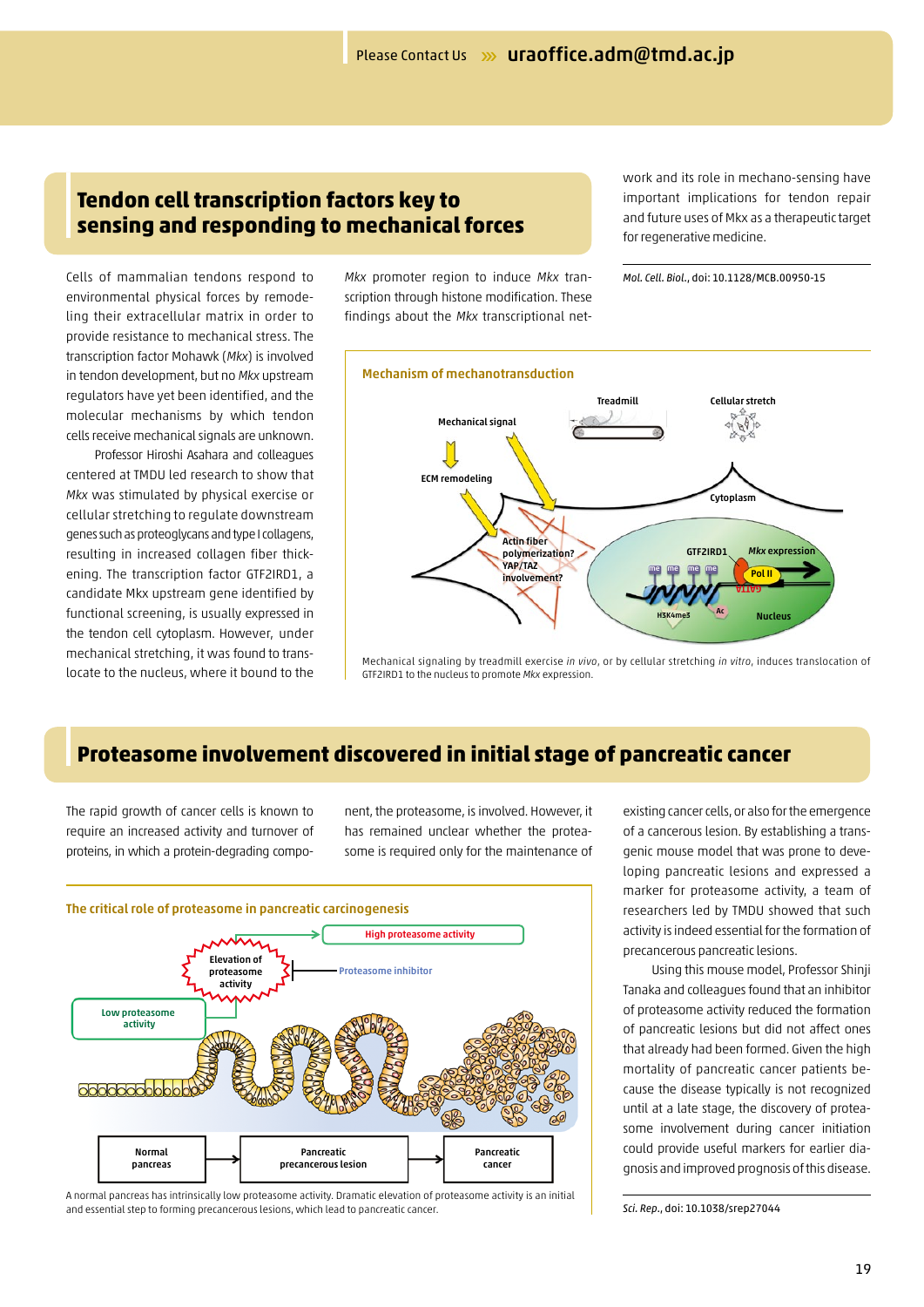#### **A novel antioxidant mechanism for ultraviolet light-induced implant biocompatibility**

Bone-anchored implants are an important orthopedic and dental treatment. When cells come into contact with implant biomaterials, they produce more reactive oxygen species (ROS), and ROS overproduction can lead to oxidative stress. This reduces the proliferation and bone-forming capability of osteoblasts. Treating titanium implants with ultraviolet (UV) light increases hydrophilicity and removes hydrocarbons on the titanium surface. This improves cellular compatibility and bone-implant integration. However, how UV treatment affects ROS production in cells exposed to titanium Cancer stem cells (CSCs) are an obvious target

#### Intracellular ROS levels in osteoblasts attached to titanium surfaces



Representative dual-stained images for ROS (green) and cyto-skeleton (red). The number of cells attached to UV-treated surfaces was significantly higher than to untreated surfaces. The cells were obviously larger on UV-treated surfaces than on untreated surfaces, and the ROS signal was substantially decreased by UV-treatment.

implants remains unknown.

TMDU's Junior Associate Professor Takeshi Ueno and his research team, including colleagues at the UCLA School of Dentistry (USA), cultured osteoblasts on UV-treated titanium surfaces. On these surfaces, cells produced

fewer ROS and pro-inflammatory cytokines, and the level of DNA damage was reduced. Furthermore, the antioxidative capacity was not depleted and ROS production was reduced, even in the presence of an oxidative stress inducer. The findings suggest that UV treatment induces a novel antioxidant capability in titanium.

*Biomaterials*, doi:10.1016/j.biomaterials.2016.08.050

#### **Synthetic mimic reveals glioma cancer stem cells organize their own microenvironment**

of tumor therapy, but their resistance to chemotherapy and radiotherapy has focused attention on disrupting the niche microenvironment that maintains them. TMDUled research by Professor Tetsuya Taga and international colleagues used a synthetic polymer-based scaffold to create a mimic of the niche for glioma CSCs (GSCs), and identified extracellular matrix (ECM) and iron as key components of the GSC niche. The team showed that cultured GSCs were supported by a population of differentiated stem-cell progenies expressing ECM and transferrin (a

protein involved in iron uptake). Similarly, in tumor xenografts, GSC-derived vascular endothelial cells were found to be a source of ECM and to behave as a drug barrier would against an experimentally administered anticancer drug. Further evidence that the GSCs organize their own niche was the observation that GSCs enable recruited monocytes to differentiate into protumoral macrophages that store iron. These findings reveal the adaptive capacity of GSCs, which could further the development of cancer therapies.

*Stem Cells*, doi: 10.1002/stem.2299



CSCs, a key driver in cancer progression, therapeutic resistance, and relapse are often proposed as a promising target for cancer eradication. As CSCs are maintained by the surrounding microenvironment, called a niche, disrupting the CSC niche is theoretically reasonable as a way to impair the CSC pool and thereby inhibit cancer progression and relapse (upper panel). Notably, we found that CSCs construct their own niche, and thereby adapt at sites where the niche is missing or disrupted. This discovery will hopefully open a new therapeutic path for cancer eradication (lower panel).